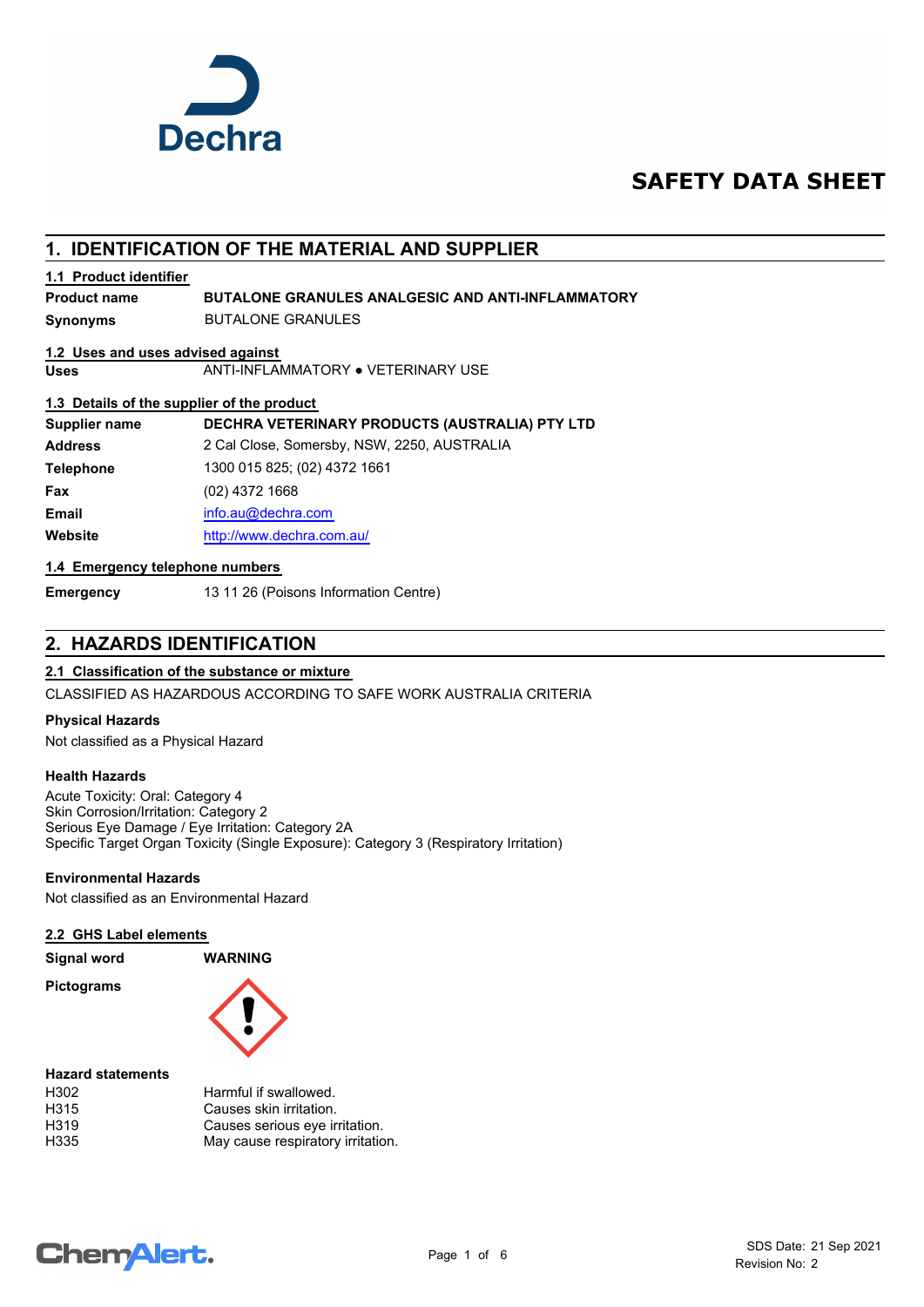| <b>Prevention statements</b> |                                                                                                                                     |
|------------------------------|-------------------------------------------------------------------------------------------------------------------------------------|
| P <sub>261</sub>             | Avoid breathing dust/fume/gas/mist/vapours/spray.                                                                                   |
| P <sub>264</sub>             | Wash thoroughly after handling.                                                                                                     |
| P270                         | Do not eat, drink or smoke when using this product.                                                                                 |
| P <sub>271</sub>             | Use only outdoors or in a well-ventilated area.                                                                                     |
| P280                         | Wear protective gloves/protective clothing/eye protection/face protection/hearing protection.                                       |
| <b>Response statements</b>   |                                                                                                                                     |
| $P301 + P312$                | IF SWALLOWED: Call a POISON CENTRE or doctor/physician if you feel unwell.                                                          |
| P302 + P352                  | IF ON SKIN: Wash with plenty of water.                                                                                              |
| P304 + P340                  | IF INHALED: Remove person to fresh air and keep comfortable for breathing.                                                          |
| $P305 + P351 + P338$         | IF IN EYES: Rinse cautiously with water for several minutes. Remove contact lenses, if present and easy to<br>do. Continue rinsing. |
| P321                         | Specific treatment is advised - see first aid instructions.                                                                         |
| P330                         | Rinse mouth.                                                                                                                        |
| $P337 + P313$                | If eye irritation persists: Get medical advice/attention.                                                                           |
| P362 + P364                  | Take off contaminated clothing and wash it before reuse.                                                                            |
| <b>Storage statements</b>    |                                                                                                                                     |
| $P403 + P233$                | Store in a well-ventilated place. Keep container tightly closed.                                                                    |
| P405                         | Store locked up.                                                                                                                    |
| <b>Disposal statements</b>   |                                                                                                                                     |
| P <sub>501</sub>             | Dispose of contents/container in accordance with relevant regulations.                                                              |

#### **2.3 Other hazards**

No information provided.

# **3. COMPOSITION/ INFORMATION ON INGREDIENTS**

## **3.1 Substances / Mixtures**

| Ingredient                | <b>CAS Number</b> | <b>EC Number</b> | Content   |
|---------------------------|-------------------|------------------|-----------|
| PHENYLBUTAZONE            | 50-33-9           | 200-029-0        | $>60\%$   |
| NON HAZARDOUS INGREDIENTS | Not Available     | Not Available    | Remainder |

# **4. FIRST AID MEASURES**

#### **4.1 Description of first aid measures**

| Eye                         | If in eyes, hold eyelids apart and flush continuously with running water. Continue flushing until advised to<br>stop by a Poisons Information Centre, a doctor, or for at least 15 minutes.                 |  |
|-----------------------------|-------------------------------------------------------------------------------------------------------------------------------------------------------------------------------------------------------------|--|
| <b>Inhalation</b>           | If inhaled, remove from contaminated area. Apply artificial respiration if not breathing.                                                                                                                   |  |
| <b>Skin</b>                 | If skin or hair contact occurs, remove contaminated clothing and flush skin and hair with running water.<br>Continue flushing with water until advised to stop by a Poisons Information Centre or a doctor. |  |
| <b>Ingestion</b>            | For advice, contact a Poisons Information Centre on 13 11 26 (Australia Wide) or a doctor (at once).                                                                                                        |  |
| <b>First aid facilities</b> | Eye wash facilities should be available.                                                                                                                                                                    |  |

#### **4.2 Most important symptoms and effects, both acute and delayed**

See Section 11 for more detailed information on health effects and symptoms.

## **4.3 Immediate medical attention and special treatment needed**

Treat symptomatically.

# **5. FIRE FIGHTING MEASURES**

#### **5.1 Extinguishing media**

Use an extinguishing agent suitable for the surrounding fire.

#### **5.2 Special hazards arising from the substance or mixture**

Non flammable. May evolve carbon oxides, nitrogen oxides, hydrocarbons and hydrogen cyanide when heated to decomposition.

# **ChemAlert.**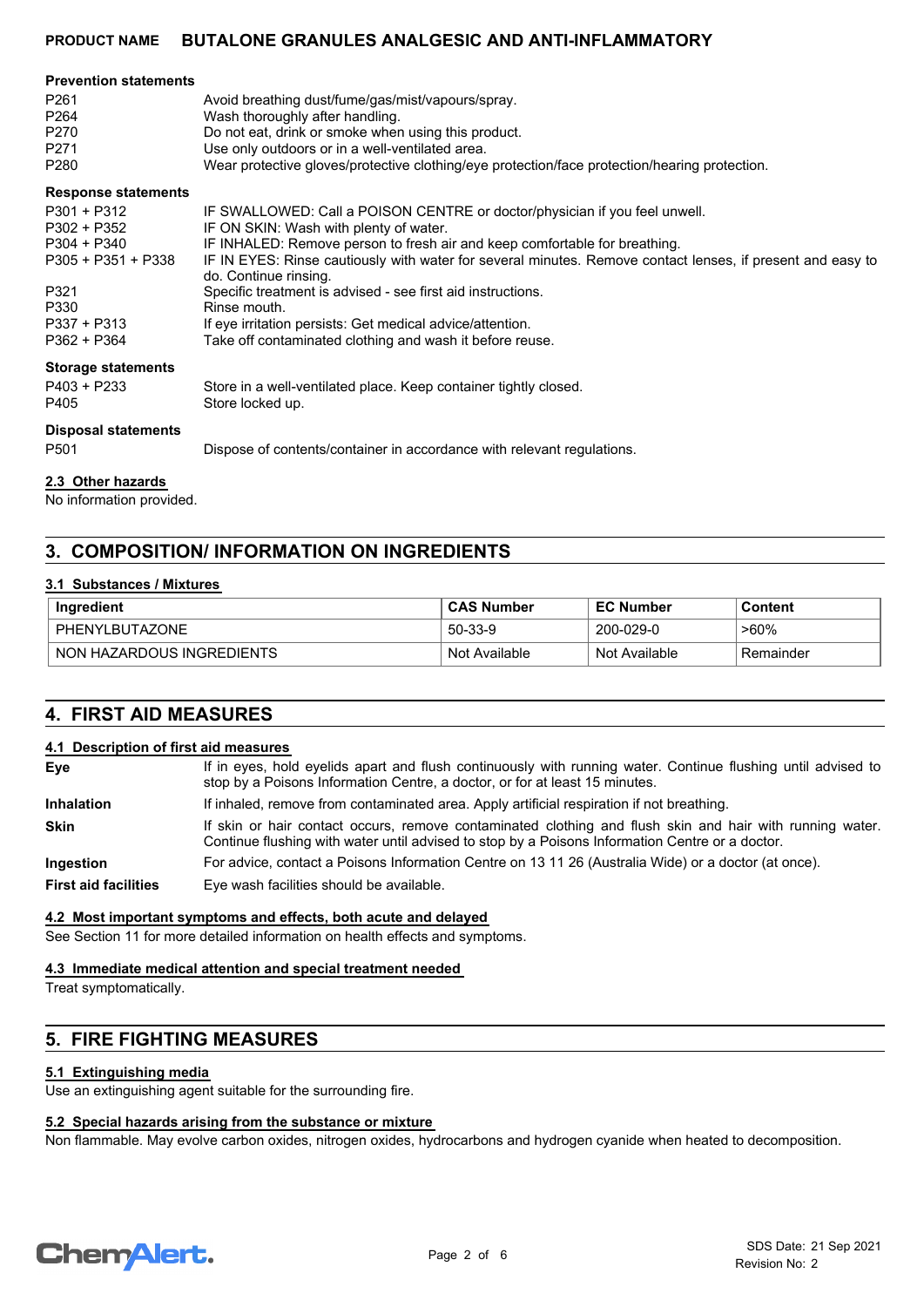## **5.3 Advice for firefighters**

Treat as per requirements for surrounding fires. Evacuate area and contact emergency services. Remain upwind and notify those downwind of hazard. Wear full protective equipment including Self Contained Breathing Apparatus (SCBA) when combating fire. Use waterfog to cool intact containers and nearby storage areas.

#### **5.4 Hazchem code**

None allocated.

# **6. ACCIDENTAL RELEASE MEASURES**

#### **6.1 Personal precautions, protective equipment and emergency procedures**

Wear Personal Protective Equipment (PPE) as detailed in section 8 of the SDS.

#### **6.2 Environmental precautions**

Prevent product from entering drains and waterways.

#### **6.3 Methods of cleaning up**

If spilt, collect and reuse where possible. Contain spillage, then cover / absorb spill with non-combustible absorbent material (vermiculite, sand, or similar), collect and place in suitable containers for disposal.

#### **6.4 Reference to other sections**

See Sections 8 and 13 for exposure controls and disposal.

# **7. HANDLING AND STORAGE**

#### **7.1 Precautions for safe handling**

Before use carefully read the product label. Use of safe work practices are recommended to avoid eye or skin contact and inhalation. Observe good personal hygiene, including washing hands before eating. Prohibit eating, drinking and smoking in contaminated areas.

#### **7.2 Conditions for safe storage, including any incompatibilities**

Store in a cool, dry, well marked area, removed from foodstuffs and other drugs. Storage areas and containers should be clearly marked for drug holding, protected from light, freezing or physical damage and tightly sealed when not in use. Keep out of reach of children. Store below 30°C.

#### **7.3 Specific end uses**

No information provided.

# **8. EXPOSURE CONTROLS / PERSONAL PROTECTION**

#### **8.1 Control parameters**

#### **Exposure standards**

No exposure standards have been entered for this product.

#### **Biological limits**

No biological limit values have been entered for this product.

#### **8.2 Exposure controls**

**Engineering controls** Avoid inhalation. Use in well ventilated areas.

## **PPE**

| Eye / Face  | Wear dust-proof goggles.                                                            |
|-------------|-------------------------------------------------------------------------------------|
| Hands       | Wear PVC or rubber gloves.                                                          |
| Bodv        | When using large quantities or where heavy contamination is likely, wear coveralls. |
| Respiratory | Where an inhalation risk exists, wear a Class P1 (Particulate) respirator.          |
|             |                                                                                     |



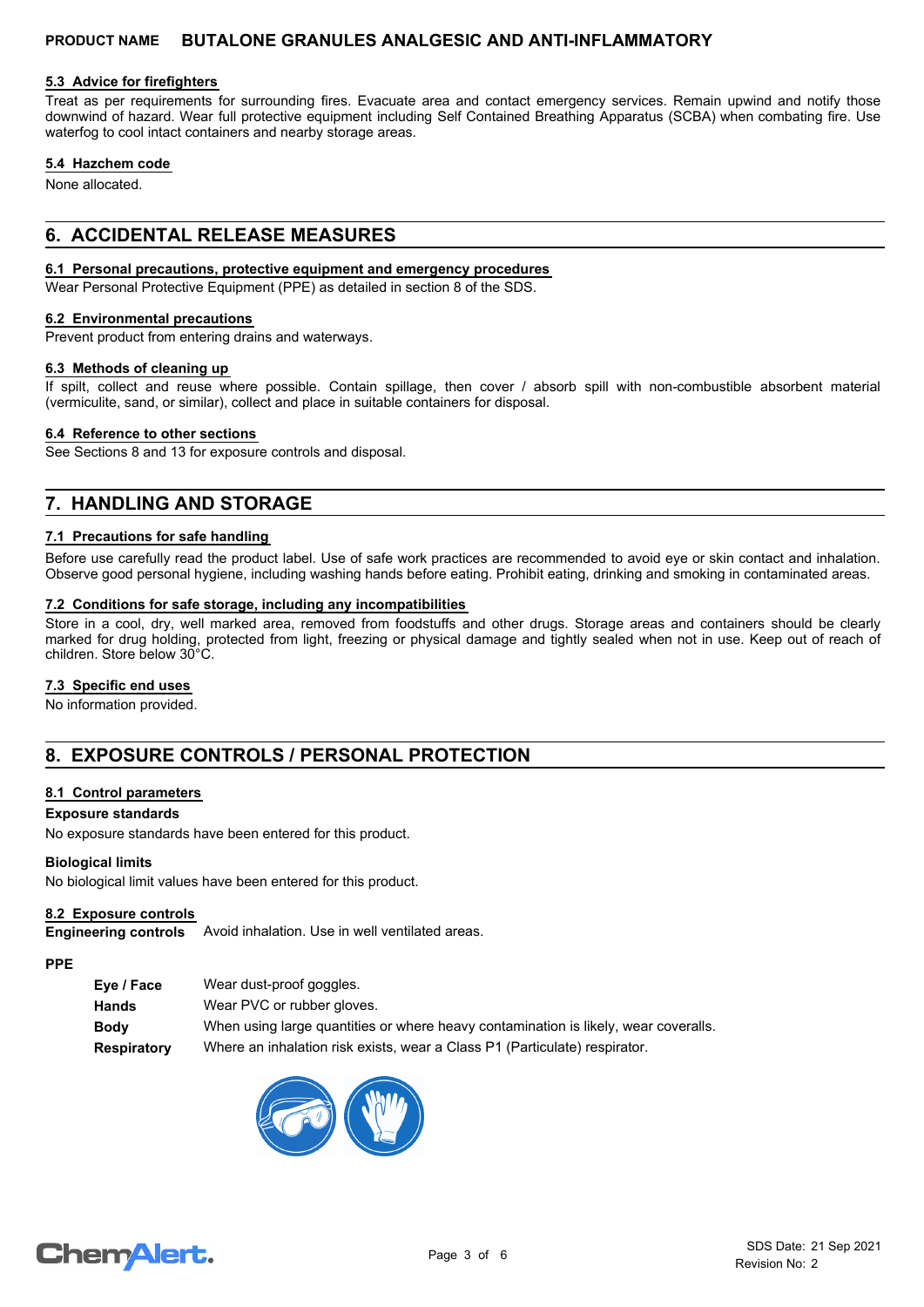# **9. PHYSICAL AND CHEMICAL PROPERTIES**

#### **9.1 Information on basic physical and chemical properties**

| <b>Appearance</b>                | <b>WHITE GRANULES</b>  |
|----------------------------------|------------------------|
| Odour                            | <b>ODOURLESS</b>       |
| <b>Flammability</b>              | <b>NON FI AMMABI F</b> |
| <b>Flash point</b>               | <b>NOT RELEVANT</b>    |
| <b>Boiling point</b>             | <b>NOT AVAILABLE</b>   |
| <b>Melting point</b>             | <b>NOT AVAILABLE</b>   |
| <b>Evaporation rate</b>          | <b>NOT AVAILABLE</b>   |
| рH                               | <b>NOT AVAILABLE</b>   |
| <b>Vapour density</b>            | <b>NOT AVAILABLE</b>   |
| <b>Relative density</b>          | <b>NOT AVAILABLE</b>   |
| Solubility (water)               | <b>NOT AVAILABLE</b>   |
| Vapour pressure                  | <b>NOT AVAILABLE</b>   |
| <b>Upper explosion limit</b>     | <b>NOT RELEVANT</b>    |
| Lower explosion limit            | NOT REI EVANT          |
| <b>Partition coefficient</b>     | <b>NOT AVAILABLE</b>   |
| <b>Autoignition temperature</b>  | <b>NOT AVAILABLE</b>   |
| <b>Decomposition temperature</b> | <b>NOT AVAILABLE</b>   |
| Viscosity                        | <b>NOT AVAILABLE</b>   |
| <b>Explosive properties</b>      | <b>NOT AVAILABLE</b>   |
| <b>Oxidising properties</b>      | <b>NOT AVAILABLE</b>   |
| Odour threshold                  | <b>NOT AVAILABLE</b>   |
|                                  |                        |

# **10. STABILITY AND REACTIVITY**

## **10.1 Reactivity**

Carefully review all information provided in sections 10.2 to 10.6.

#### **10.2 Chemical stability**

Stable under recommended conditions of storage.

#### **10.3 Possibility of hazardous reactions**

Polymerization will not occur.

#### **10.4 Conditions to avoid**

Avoid heat, sparks, open flames and other ignition sources.

#### **10.5 Incompatible materials**

Incompatible with oxidising agents (e.g. hypochlorites), acids (e.g. nitric acid) and alkalis (e.g. sodium hydroxide).

#### **10.6 Hazardous decomposition products**

May evolve carbon oxides and hydrocarbons when heated to decomposition.

# **11. TOXICOLOGICAL INFORMATION**

#### **11.1 Information on toxicological effects**

**Acute toxicity**

Harmful if swallowed. This product is used in veterinary applications. Use safe work practices to avoid eye contact, prolonged skin contact and ingestion. Refer to medical doctor/specialist for advice regarding adverse side effects.

#### **Information available for the ingredients:**

| Ingredient          |                                                              | Oral LD50         | <b>Dermal LD50</b> | <b>Inhalation LC50</b> |
|---------------------|--------------------------------------------------------------|-------------------|--------------------|------------------------|
| PHENYLBUTAZONE      |                                                              | 230 mg/kg (mouse) |                    | --                     |
| <b>Skin</b>         | Contact may result in irritation, rash and dermatitis.       |                   |                    |                        |
| Eye                 | Contact may result in irritation, lacrimation and redness.   |                   |                    |                        |
| Sensitisation       | Not classified as causing skin or respiratory sensitisation. |                   |                    |                        |
| <b>Mutagenicity</b> | Not classified as a mutagen.                                 |                   |                    |                        |
| Carcinogenicity     | Not classified as a carcinogen.                              |                   |                    |                        |

# **ChemAlert.**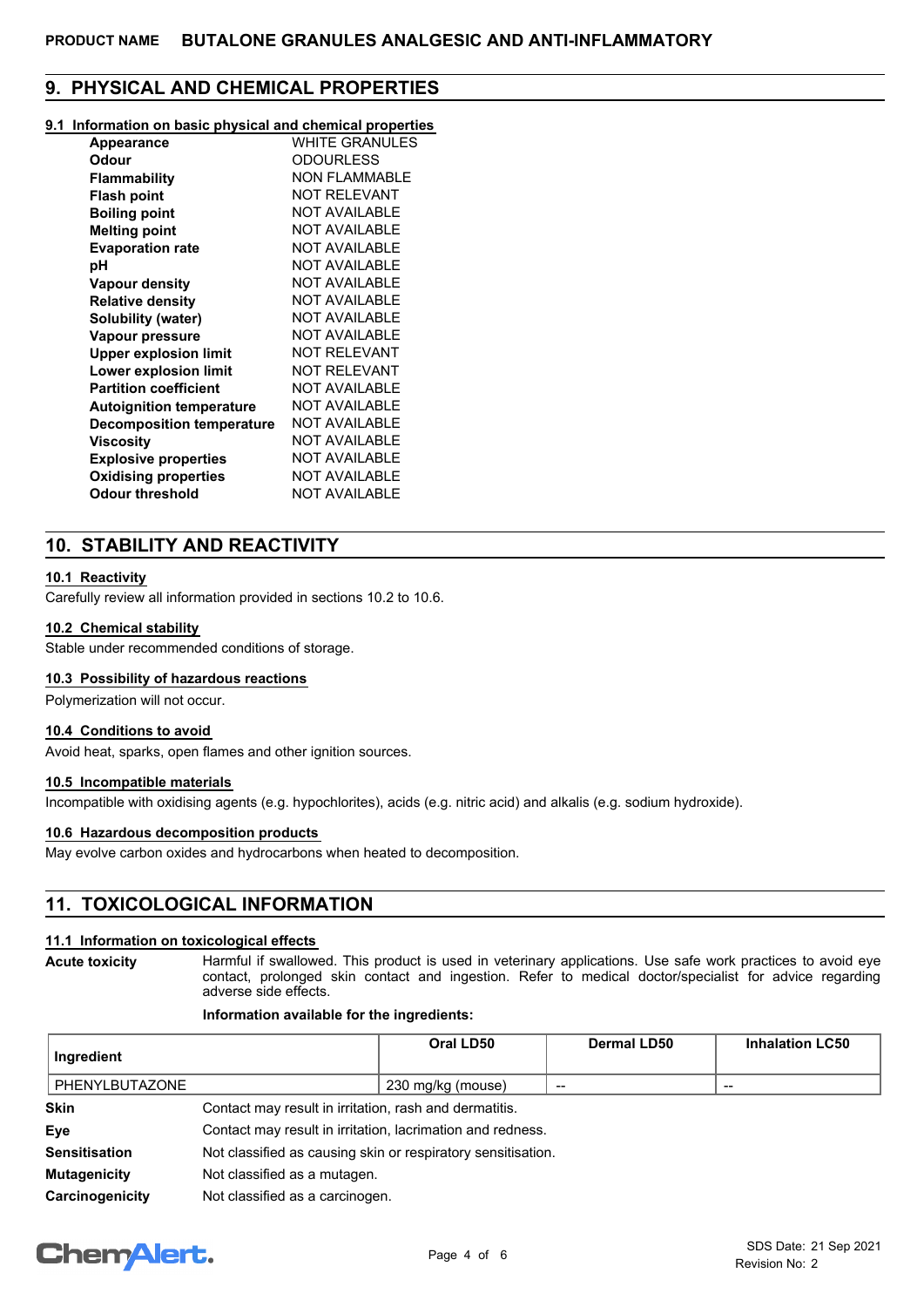| <b>Reproductive</b>                | Not classified as a reproductive toxin.                                       |
|------------------------------------|-------------------------------------------------------------------------------|
| STOT - single<br>exposure          | Over exposure may result in irritation of the nose and throat, with coughing. |
| <b>STOT</b> - repeated<br>exposure | Not classified as causing organ damage from repeated exposure.                |
| <b>Aspiration</b>                  | Not classified as causing aspiration.                                         |

# **12. ECOLOGICAL INFORMATION**

#### **12.1 Toxicity**

No information provided.

#### **12.2 Persistence and degradability**

No information provided.

#### **12.3 Bioaccumulative potential**

No information provided.

#### **12.4 Mobility in soil**

No information provided.

## **12.5 Other adverse effects**

No information provided.

# **13. DISPOSAL CONSIDERATIONS**

#### **13.1 Waste treatment methods**

- **Waste disposal**
- 

Return to manufacturer/supplier where possible. For small amounts, bury in approved landfill site. Contact the manufacturer/supplier for additional information (if required).

Legislation **Dispose of in accordance with relevant local legislation.** 

# **14. TRANSPORT INFORMATION**

## **NOT CLASSIFIED AS A DANGEROUS GOOD BY THE CRITERIA OF THE ADG CODE, IMDG OR IATA**

|                                     | <b>LAND TRANSPORT (ADG)</b> | <b>SEA TRANSPORT (IMDG / IMO)</b> | AIR TRANSPORT (IATA / ICAO) |
|-------------------------------------|-----------------------------|-----------------------------------|-----------------------------|
| 14.1 UN Number                      | None allocated.             | None allocated.                   | None allocated.             |
| 14.2 Proper<br><b>Shipping Name</b> | None allocated.             | None allocated.                   | None allocated.             |
| 14.3 Transport<br>hazard class      | None allocated.             | None allocated.                   | None allocated.             |
| 14.4 Packing Group                  | None allocated.             | None allocated.                   | None allocated.             |

## **14.5 Environmental hazards**

Not a Marine Pollutant.

#### **14.6 Special precautions for user**

**Hazchem code** None allocated.

# **15. REGULATORY INFORMATION**

**15.1 Safety, health and environmental regulations/legislation specific for the substance or mixture**

Classified as a Schedule 4 (S4) Standard for the Uniform Scheduling of Medicines and Poisons (SUSMP). **Poison schedule**

**APVMA Numbers** 35620

Safe Work Australia criteria is based on the Globally Harmonised System (GHS) of Classification and Labelling of Chemicals (GHS Revision 7). **Classifications**